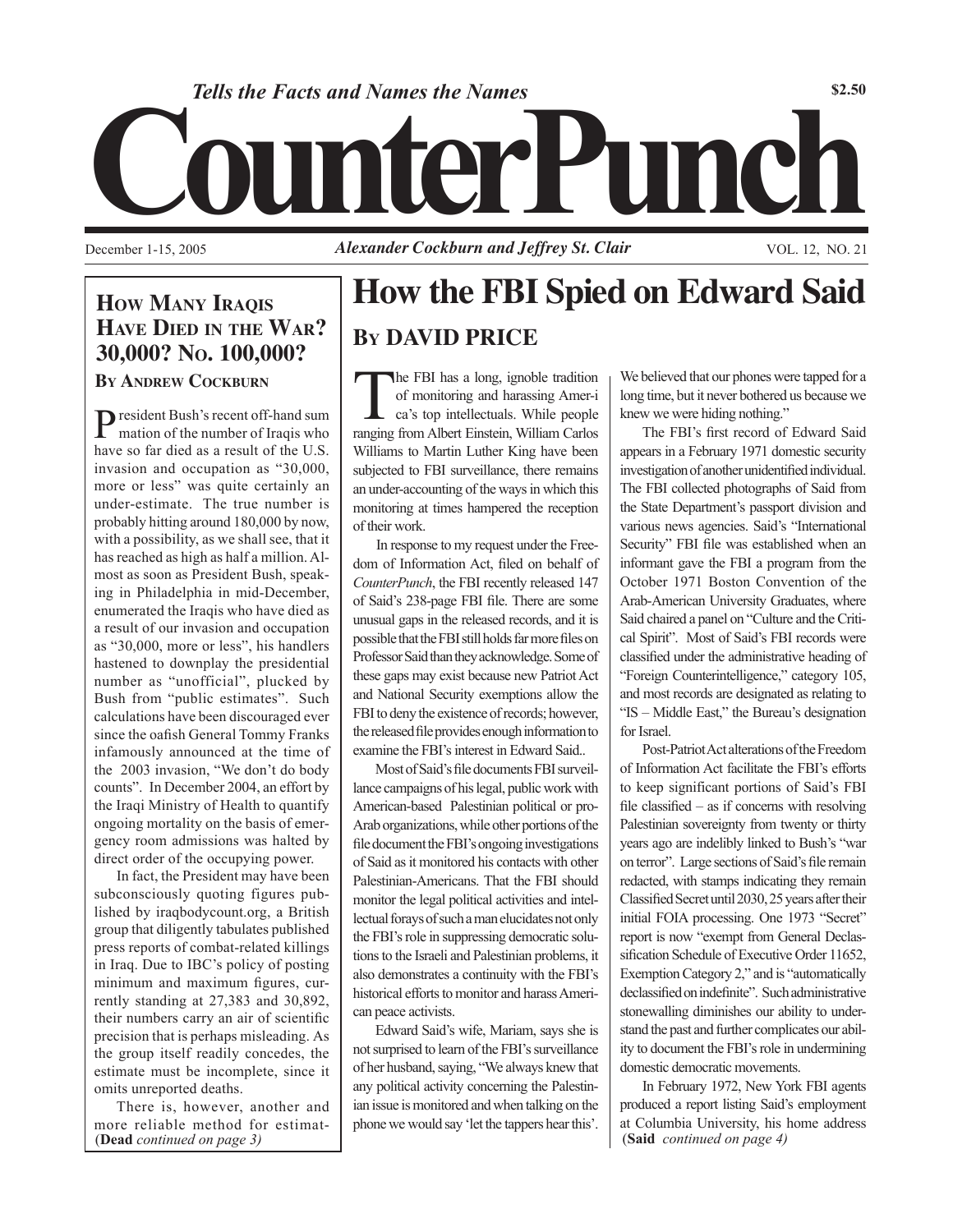## **By Alexander Cockburn and Jeffrey St Clair**

W hen it comes to zeal in protect<br>December 22, 1974 and December 16, 2005 it's been a steedy rin down ing the Bill of Rights, between ber 16, 2005 it's been a steady run down hill for the *New York Times*. Thirty-one years ago, almost to the day, here's how Seymour Hersh's lead, on the front page of the NYT, began:

"The Central Intelligence Agency, directly violating its charter, conducted a massive, illegal domestic intelligence operation during the Nixon Administration against the antiwar movement and other dissident groups in the United States, according to well-placed Government sources."

And here's the lead paragraph of the NYT's frontpage story December 16th by James Risen and Eric Lichtblau:

"Months after the September 11 attacks, President Bush secretly authorized the National Security Agency to eavesdrop on Americans and others inside the United States to search for evidence of terrorist activity without the court-approved warrants ordinarily required for domestic spying, according to government officials."

Government illegality is the sinew of Hersh's first sentence. He says that what the CIA did was illegal and that it violated

**Editors** Alexander Cockburn JEFFREY ST. CLAIR Business Becky Grant Deva Wheeler Assistant Editor Alevtina Rea Counselor Ben Sonnenberg Published twice monthly except August, 22 issues a year **CounterPunch**. All rights reserved. **CounterPunch PO Box 228**

**Petrolia, CA 95558 1-800-840-3683 (phone) counterpunch@counterpunch.org www.counterpunch.org**

the CIA's charter. What the NSA has been doing is also illegal. Its warrantless domestic eavesdropping is in direct violation of the 1978 law which came about as a direct result of Hersh's expose and the congressional hearings that followed. The eavesdropping also violates the NSA's charter.

Yet it wasn't until the end of the third paragraph that Risen and Lichtblau wrote timidly, "Some officials familiar with the continuing operation have questioned whether the surveillance has stretched, if not crossed, constitutional limits on legal searches."

In the eighth paragraph of Risen and Lichtblau's story comes the shameful disclosure alluded to above:

"The White House asked the *New York Times* not to publish this article, arguing that it could jeopardize continuing investigations and alert would-be terrorists that they might be under scrutiny. After meeting with senior administration officials, the newspaper delayed publication for a year to conduct additional reporting. Some information that administration officials argued could be useful to terrorists has been omitted."

Risen and Lichtblau shirk any direct estimate of how big the NSA's domestic spying has been, though one can deduce from the ninth paragraph of the story that probably many thousands of people had their phone conversations and emails illegally spied upon by the NSA.

The *Times* suggests that it held up the story for a year partly to do "additional reporting". This "additional reporting" seems to have yielded sparse results. Indeed, the December 16 *Washington Post* had a much more compact story by Dan Eggan that not only stressed the illegality in its first paragraph but had material that Risen and Lichtblau missed, namely that the NSA had begun its illegal program right after 9/11, even before Bush signed the executive order okaying the surveillance, some time in 2002. It was Eggan who reported that faxes had also been spied upon by the NSA.

And again, it was Eggan in the *Post* who put the NSA story in a larger context, namely the fact that in the past week the Pentagon has been forced to admit that military intelligence agencies such as the Defense Intelligence Agency have also been illegally surveilling US citizens within the US.

In the TALON Program (Threat and Local Observation Notice) a Pentagon unit called Counter Intelligence Field Activity (CIFA) has been amassing thousands of files on potential threats to US military installations. Many of the subjects of these files have turned out to be antiwar groups and anti-recruiting activists.

Eggan also reported that "Teams of Defense Intelligence Agency personnel stationed in major US cities [have been] conducting the type of surveillance typically performed by the FBI: monitoring the movements and activities — through high tech equipment of individuals and vehicles."

Who designed this policy? Deep in the *Times* story hardy readers trudging through Risen and Lichtblau's leaden prose would have tripped over vice president Cheney's name in the twenty-fifth paragraph where he is described as bringing congressional leaders to his office to brief them on the program. Only in the forty-eighth paragraph do such readers as have survived the trek learn that the legal brief justifying this onslaught on the US Constitution was written by Professor John Yoo, at that time at the Department of Justice.

Members of Congress, aside from Senator Jay Rockefeller, raised no demur. It was the judiciary, in the form of judge Colleen Kollar-Kotelly, presiding over the secret intelligence court established by FISA, who reprimanded Justice Department lawyers for trying to get legal warrants from her, using as "probable cause" data from the illegal surveillance, although not admitting this.

In fact it's something of a puzzle why the *Times* finally did publish the story, after sitting on the information leaked to it by the NSA officials worried that they might get prosecuted for illegal surveillance. It is true that publication came in the closing hours of the battle in the US Senate over reauthorization of the Patriot Act. And it's probably true that the publication of the story pushed enough wavering senators into the ranks of those who on Friday successfully fought to get the bill shelved, in a major defeat for the White House.

It's also true that all year Risen has been hard at work on a book about the conduct of US intelligence agencies in the "war on terror" after 9/11, slated for release soon.

The book's launch will no doubt be accompanied by some new disclosure by Risen, designed to give the book lift up the charts. Perhaps that too will be a story he's been keeping in the larder for months. CP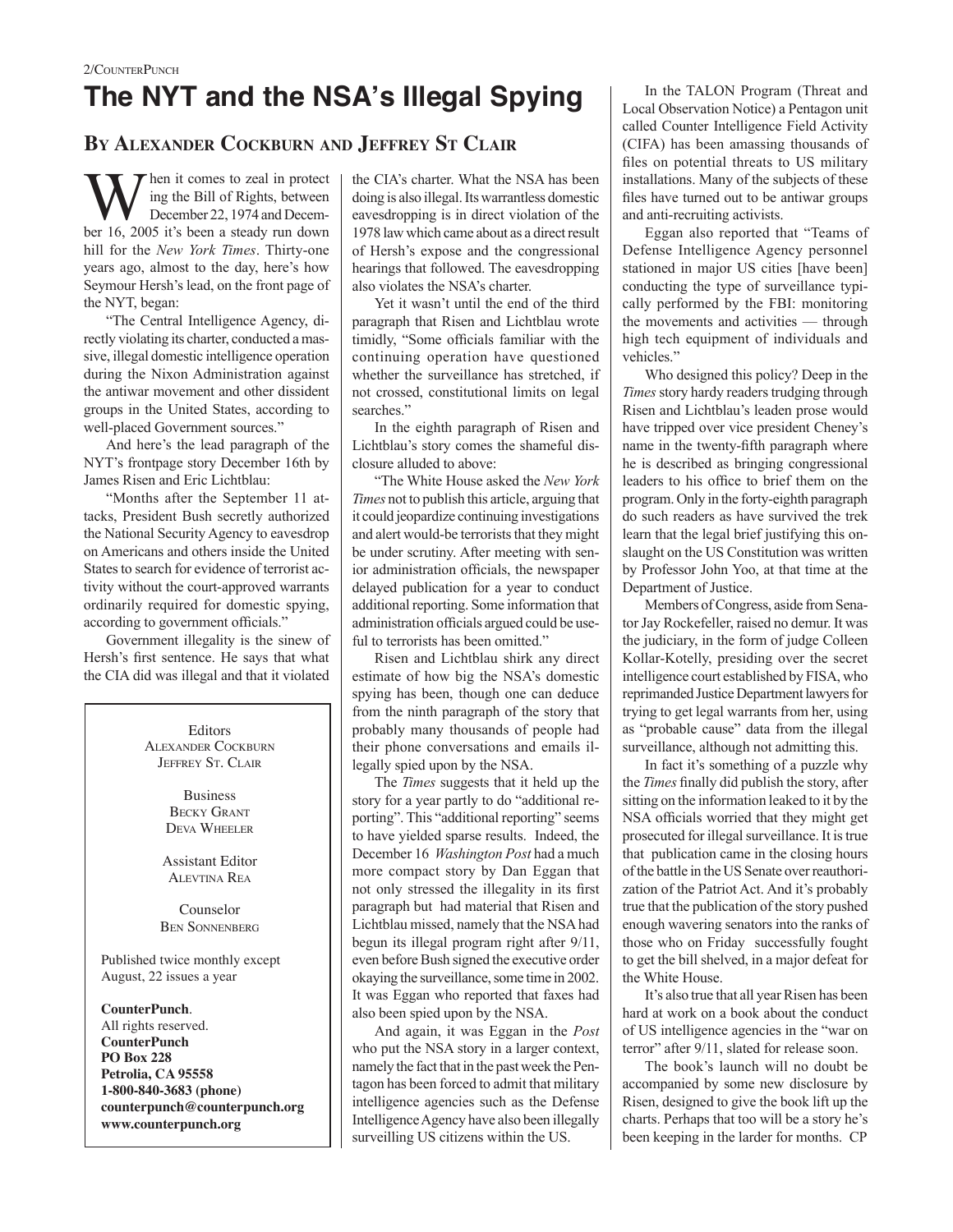#### (**Dead** *continued from page 1*)

ing figures such as these: nationwide random sampling. No one doubts that, if the sample is truly random and the consequent data correctly calculated, the sampled results reflect the national figures accurately That, after all, is how market researchers assess public opinion on everything, from politicians to breakfast cereals. Epidemiologists use it to chart the impact of epidemics. In 2000, an epidemiological team led by Les Roberts of Johns Hopkins School of Public Health used random sampling to calculate the death toll from combat and consequent disease and starvation in the ongoing Congolese civil war at 1.7 million. This figure prompted headlines and immediate action by the U.N. Security Council. No one questioned the methodology.

In September 2004, Roberts led a similar team that researched death rates. using the same techniques, in Iraq before and after the 2003 invasion. Making "conservative assumptions", they concluded that "about 100,000 excess deaths" (in fact 98,000) among men, women, and children had occurred in just under eighteen months. Violent deaths alone had soared twentyfold. But, as in most wars, the bulk of the carnage was due to the indirect effects of the invasion, notably, the breakdown of the Iraqi health system. Thus, though many commentators contrasted the iraqbodycount and Johns Hopkins figures, they are not comparable. The bodycounters were simply recording, or at least attempting to record, deaths from combat violence, while the medical specialists were attempting something far more complete, an accounting of the full death toll wrought by the devastation of the U.S. invasion and occupation.

Unlike the respectful applause granted the Congolese study, this one, published in the British medical journal *The Lancet*, generated a hail of abusive criticism. The general outrage may have been prompted by the unsettling possibility that Iraq's liberators had already killed a third as many Iraqis as the reported 300,000 murdered by Saddam Hussein in his decades of tyranny.

Some of the attacks were self-evidently absurd. British Prime Minister Tony Blair's spokesman, for example, queried the survey because it "appeared to be based on an extrapolation technique rather than a detailed body count", as if Blair had never made a political decision

based on a poll.

Some questioned whether the sample was distorted by unrepresentative hot spots such as Fallujah. In fact, the amazingly dedicated and courageous Iraqi doctors who actually gathered the data visited 33 "clusters" selected on an entirely random basis across the length and breadth of Iraq. In each of these clusters the teams conducted interviews in 30 households, again selected by rigorously random means. As it happened, Fallujah was one of the clusters thrown up by this process. Strictly speaking, the team should have included the data from that embattled city in their final result – random is random after all – which would have given an overall post-invasion excess death figure of no less than 268,000. Nevertheless, erring on the side of caution, they eliminated Fallujah from their sample.

For such scholarly integrity, Roberts and his colleagues had to endure the ignorance of Michael E. O'Hanlon of the Brookings Institute, who told the *New York Times* that the deficient Iraqbody-

### hidden miseries of today's Iraq, CounterrPunch turned our consultant statistician, Pierre Sprey. He reviewed not only the Iraq study as published in the *Lancet*, but also the raw data collected in the household survey and kindly forwarded me by Dr. Roberts.

"I have the highest respect for the rigor of the sampling method used and the meticulous and courageous collection of the data. I'm certainly not criticizing in any way Robert's data or the importance of the results. But they could have saved themselves a lot of trouble had they discarded the straitjacket of Gaussian distribution in favor of a more practical statistical approach", says Sprey. "As with all such studies, the key question is that of 'scatter,' i.e., the random spread in data between each cluster sampled. So, cluster A might have a ratio of twice as many deaths after the invasion as before, while cluster B might experience only two-thirds as many. The academically conventional approach is to assume that scatter follows the bell-shaped curve, otherwise known as 'normal distribution,'

# **The possibility that the U.S. has actually helped kill as many as half a million people suggests a war crime of truly twentiethcentury proportions.**

count estimate was "certainly a more serious work than the *Lancet* report".

No point in the study attracted more confident assaults by ersatz statisticians than the study's passing mention of a 95 per cent "confidence interval" for the overall death toll of between 8,000 and 194,000. This did not mean, as asserted by commentators, that the true figure lay anywhere between those numbers and that the 98,000 number was produced merely by splitting the difference. In fact, the 98,000 figure represents the best estimate drawn from the data. The high and low numbers represented the spread, known to statisticians as "the confidence interval", within which it is 95 per cent certain the true number will be found. Had the published study (which was intensively peer reviewed) cited the 80 per cent confidence interval also calculated by the team – a statistically respectable option – then the spread would have been between 152,000 and 44,000.

Seeking further elucidation on the mathematical tools available to reveal the popularized by Carl Gauss in the early 19th century. This is a formula dictating that the most frequent occurrence of data will be close to the mean, or center, and that frequency of occurrence will fall off smoothly and symmetrically as data scatters further and further from the mean – following the curve of a bell-shaped mountain as you move from the center of the data.

"Generations of statisticians have had it beaten in to their skulls that any data that scatters do so according to the iron dictates of the bell-shaped curve. The truth is that in no case has a sizable body of naturally occurring data ever been proven to follow the curve". (A \$200,000 prize offered in the 1920s for anyone who could provide rigorous evidence of a natural occurrence of the curve remains unclaimed.)

"Slavish adherence to this formula obscures information of great value. The true shape of the data scatter almost invariably contains insights of great physical or, in this case, medical importance. In particu- (**Dead** *continued on page 6)*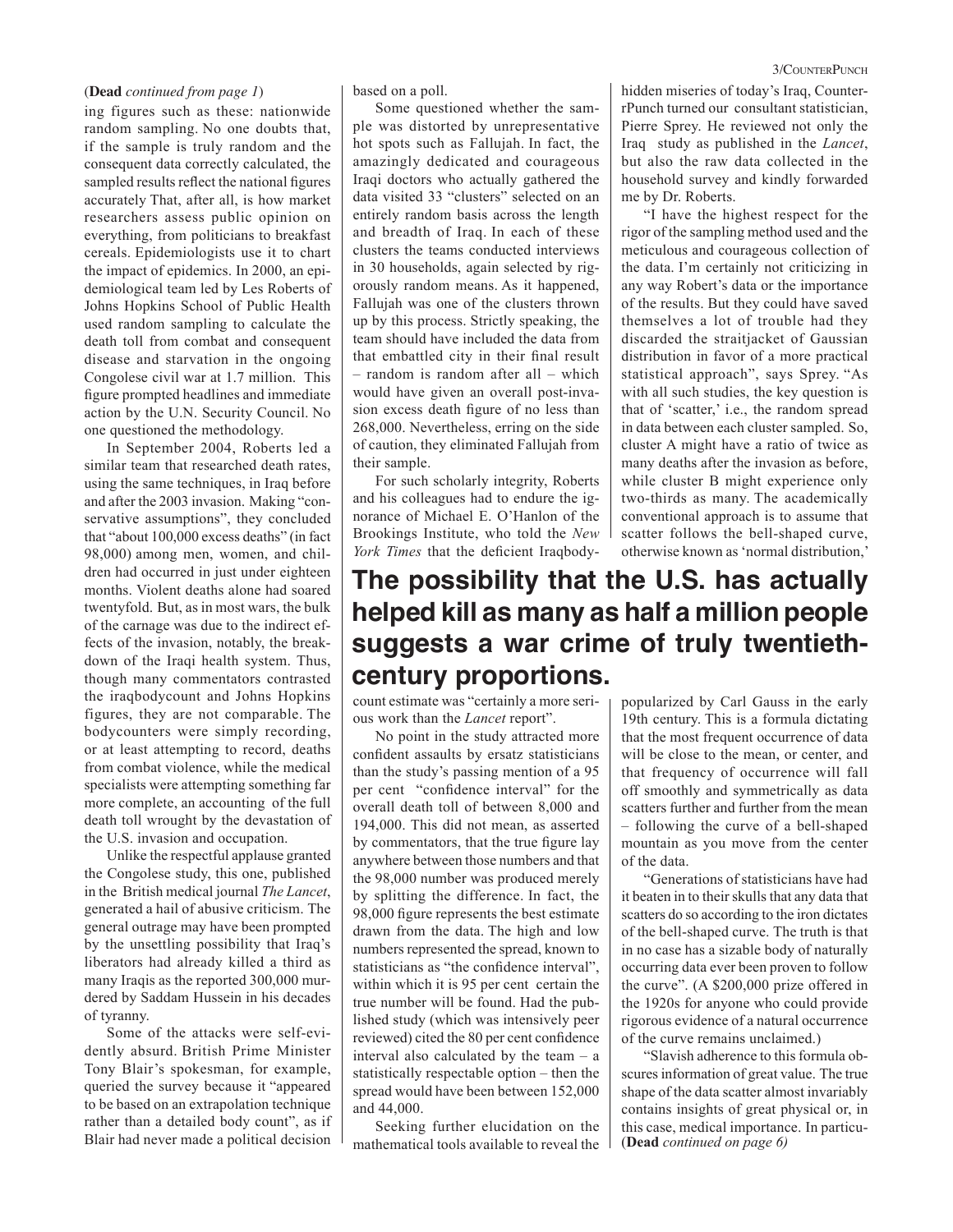#### 4/CounterPunch

and phone number, including a notation that his home telephone service was provided by New York Telephone Company – information that was later used to request listings of all toll calls charged to Said's home phone number. A July 1972 FBI report indicates Said received a phone call from someone who was the subject of intensive FBI surveillance. The NYC agent wrote that "reasons for phone call, activities of the professor, and his sympathies in relation to [blank in the document] matters have not been ascertained". (**Said** *continued from page 1)*

 In the months after the attacks at the 1972 Munich Olympics there was a flurry of FBI interest in Said and other Palestinian Americans. In early October 1972, the NY FBI office investigated Said's background and citizenship information as well as voting, banking and credit records. Employees at Princeton and Columbia Universities gave FBI agents biographical and education information on Said, and the Harvard University Alumni Office provided the FBI with detailed information. As Middle East scholar Steve Niva observes, "looking back, this post-Munich period may have marked an historic turning point when statements in support of the Palestinian cause became routinely equated with sympathies for terrorism."

The FBI spoke with their "Middle East informants" in Boston, Newark and New York to gather information on Said. One report indicated that "several confidential sources who are familiar with Middle East [blank in the document]in the United States were contacted during 1972 and 1973, but were unable to furnish any information pertaining to Edward William Said." During this investigation, FBI agents located and read a 1970 *Boston Globe*  article headlined "Columbia Professor Blames Racist Attitude for Arab-Israeli Conflict".

One FBI report detailed events at the fifth annual convention of the Association of Arab-American University Graduates (AAAUG) held in November 1972 in Berkeley. Said was living in Lebanon at the time and did not attend the conference, but because he was a member of the AAAUG Board of Directors, the FBI included their convention report in his FBI file. There was a significant FBI presence at the conference, and the FBI's released records include the conference program indicating presentations from a selection of Arab-American scholars such as anthropologists Laura Nader and Barbara Aswad.

The extent of the FBI's surveillance of the

conference is seen in the FBI's list (provided by a "reliable" FBI informer) of all AAAUG convention's attendees staying at the Claremont Hotel. Why the FBI collected information on conference attendees' accommodations is not clear. Was it to break into participants' rooms to plant listening devices, search for documents, or to monitor attendees? The redacted report does not say, but the FBI's well-documented reliance on such "black bag jobs" during this period raises this as a likely possibility. The FBI's report contains summaries of several talks.

In January 1973, the FBI undertook further criminal and biographical background checks on Said, and the New York Special Agent in Charge recommended in February that the case be closed. But an FBI investigation the next month of a "subject [who had] traveled in the United States in 1971" began a new investigation of Said as one of several individuals whose phone numbers had come to the attention of the FBI and were believed to have possible "connections with Arab terrorist activities." Such alleged connections remain unspecified as do Said's connections to such activities, but such

# *An FBI informer indicated that "he did not consider Said to be the type of individual who would be involved in any terrorist activity".*

als.

vague associations are frequently used to keep investigations active.

FBI memos from this period discuss the creation of a LHM (Letterhead Memorandum, meaning a memo identified as coming from the FBI) that "should be suitable for dissemination to foreign intelligence agencies". The agency or country to receive this LHM report is not identified, but Israel's Mossad was a likely candidate.

During the aftermath of the Yom Kippur War the FBI collected several of Said's newspaper columns and interviews, and his file includes a *New York Times* column arguing that Arabs and Jews in the Middle East had historically been pitted against each other rather than against "imperialist powers". In 1974, the FBI received word that Said would speak at the Canadian Arab Federation Conference in Windsor, Ontario, and the Bureau again tracked Said's movements, though an FBI informer indicated that "he did not consider Said to be the type of individual who would be involved in any terrorist activity".

The FBI made no entry in Edward Said's file in 1978, the year of the publication of his groundbreaking book, *Orientalism*.

being deeply affiliated with the Popular Front for the Liberation of Palestine." Other released passages find the FBI preoccupied with tracing various attendees' PFLP sympathies.

A July 1979 FBI report summarized information on thirty-six individuals (names blacked out in the released documents) preparing to attend the August 1979 Palestine American Congress (PAC) at the Shoreham-Americana Hotel in Washington, D.C. The FBI noted that Said was an ex-officio member of the council. Snippets of paragraphs on other unidentified attendees mention past academic and political conferences attended, and one FBI informant is identified as being linked to the "pro-Iraqi Ba'ath Party". FBI offices receiving this report were advised to check their files for pertinent information on any of the mentioned individu-

The extent of the FBI's conference surveillance is shown in a partially declassified Secret Report Index indicating that attendee records had been consulted from FBI field offices in twenty-five listed cities alphabetically listed from Albany to Washington. This report contains sentence summaries on participants. Said's summary, for example, says, "EDWARD SAID – Previously identified as being from Columbia University, New York City, New York, and as

The PAC was perhaps the most open and democratic deliberative effort by displaced American Palestinians to address the goals of the Palestinian struggle. With great concern the FBI documented how the PAC "created a Preparatory Committee that empowered it to prepare a working paper on a proposed constitution for some mechanism for collaborative action".

The FBI noted some internal arguments about the legitimacy of some delegates coming from Arab communities with low Palestinian populations. The FBI reported that one delegate at the Congress "reminded all in attendance that the FBI has no legitimate interest in the activities taking place during the three day convention. There was no reason to be afraid of one's presence at all functions of the PAC." Without irony the FBI then noted with concern that some present used false names to register their hotel rooms.

Following opening remarks by Jawad George, another speaker described in the FBI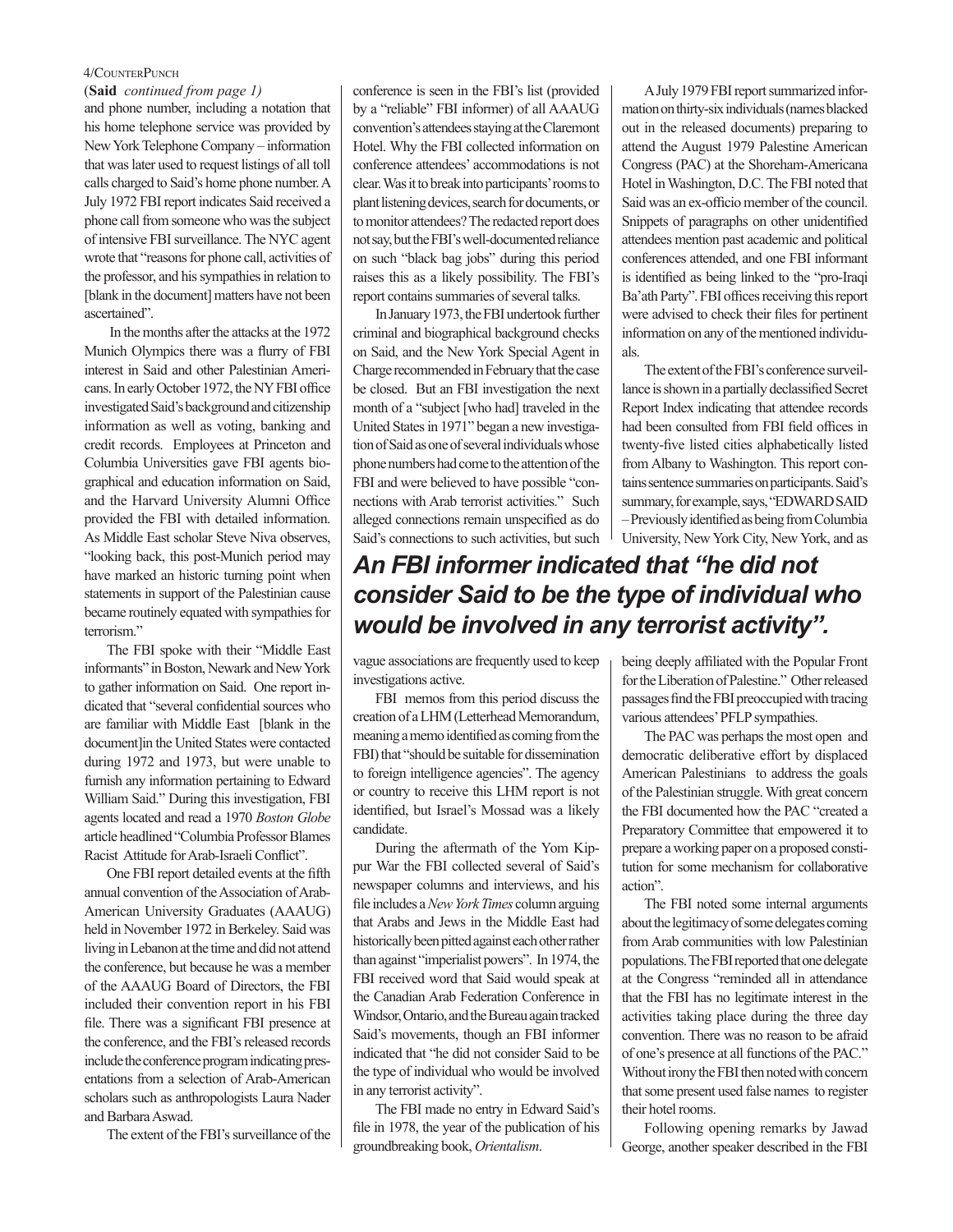report as a revolutionary black male named Smith, "ensured the PAC that the black Americans would render assistance to Arab revolution." Other speakers discussed in the FBI report included a member of the Organization of Arab Students and Ramallah Mayor Krim Khlif speaking on efforts to establish a Palestinian State on the West Bank.

The FBI report discussed problems arising at the conference's conclusion when there was "much discussion on just the preamble to the constitution. Strong disagreement on the wording of a sentence concerning return to its national homeland, to national self-determination, and to its national independence and sovereignty in all of Palestine, by the Arab peoples." Fights over the wording of the constitution's preamble continued, and several disputes "almost broke out into fist fights" between rival factions. Said's FBI file contains a copy of the "Proposed Constitution of the Palestine American Congress" that had been distributed to PAC attendees, which the FBI marked as classified "SECRET." This information provided by an FBI informant from this period has now been reclassified under the Patriot Act, making the document classified "Secret" until the year 2029.

In May 1982, the New York FBI Special Agent in Charge sent a Secret report to FBI director William Webster saying that Said's name had "come to the attention of the N.Y. [FBI Office] in the context of a terrorist matter." FBI headquarters was then requested "to contact liaison with State Department's Middle East section with regard to their knowledge of Said". A week later, Said's file gained a photograph of him addressing the December 1980 Palestine Human Rights Campaign National Conference. One 1982 newspaper clipping added to the file attempted to connect his wife Mariam Said and the PLO to the funding of a full-page anti-Israel advertisement in the *New York Times*.

During the summer of 1982 an unidentified individual was arrested and deported from the United States, and the "INS obtained photocopies of all documents in his possession". Among this deported individual's papers was Edward Said's name and home phone number. Documents relating to Said and this deportation are still being withheld and are being vetted under National Security Classification review processes.

On September 3, 1982, FBI Director Webster instructed FBI librarians at Quantico to use their computerized *New York Times* index to locate all past references to Said. This generated a thirteen-page report containing abstracts of forty-nine *NYT* articles featuring Edward Said. These articles range from political columns by Said, features about him, to literary book reviews by Said. The *NYT's* Information Service was long used by the pre-Google FBI to compile dossiers on persons or organizations of interest.

Said's FBI file, in the form in which it reached me, concludes with a few redacted reports (now reclassified until the year 2030) from 1983 and a highly censored Classified Secret memo from August 1991 that ends with the suggestions that the FBI "may desire to contact your Middle East Section for additional information concerning Said".

Curiously, Said's FBI file, as released to me, contains no information on the remaining dozen years of his life. Either the FBI stopped monitoring him, or they couldn't locate these files, or they won't release this information or even the fact that the information exists in the files. The latter two possibilities seem far more likely.

It did not matter how frequently or clearly Edward Said declared that he "totally repudiated terrorism in all its forms". The FBI continued to focus its national security surveillance campaign on him. Had the FBI read the Palestine American Congress's proposed constitution placed in Said's file in 1979, they would have seen the group's commitment to upholding the "basic fundamental human and national rights of all people and affirms its opposition to racism in all of its manifestations including Zionism and anti-Semitism". Instead, they kept searching for connections to terrorism.

The FBI's surveillance of Edward Said was similar to their surveillance of other Palestinian-American intellectuals. For example, Ibrahim Abu Lughod's FBI file records similar monitoring – though Abu Lughod's file finds the FBI attempting to capitalize on JDL death threats as a means of interviewing Lughod to collect information for his file.

Having read hundreds of FBI reports summarizing "subversive" threads in the work of other academics, I am surprised to find that Said's FBI file contains no FBI analysis of his book *Orientalism*. This is especially surprising given the claims by scholars, like Hoover Institute anthropologist Stanley Kurtz in his 2003 testimony before the House Subcommittee on Select Education, that Said's post-colonial critique had left American Middle East Studies scholars impotent to contribute to Bush's "war on terror". Given what is known of the FBI's monitoring of radical academic developments it seems unlikely that such a work escaped their scrutiny, and it is reasonable to speculate that an analysis of *Orientalism* remains in unreleased FBI documents.

But some known things are obviously missing from the released file. Chief among these are records of death threats against Said and records of the undercover police protection he received at some public events. But there are no reasons to withhold such records, and their absence gives further cause to not believe the FBI's claim this is his entire releasable file.

The reasons for the temporal and thematic gaps in Said's file remain unknown. One explanation for such gaps is suggested in Kafka's *The Trial*, where reference is made to cases of suspects never cleared of vague accusations but who are instead given an "ostensible acquittal" under which the accused's dossier circulates for years, "backwards and forwards with greater or smaller oscillations" on "peregrinations that are incalculable". Perhaps such Kafkaesque forces move within the FBI, empowered by post-9/11 legislation and desires to shield the public's eye from acknowledgments of past persecutions of Edward Said. CP

David Price is author of *Threatening Anthropology: McCarthyism and the FBI's Surveillance of Activist Anthropologists* (Duke, 2004). dprice@stmartin.edu

# **SUBSCRIPTION INFO**

## **Order/Renew A Subscription:**

One year \$40 Two yrs \$70 (\$35 email only / \$45 email/print) One year institution/supporters \$100 One year student/low income, \$30 T-shirts, \$20 (includes shipping) Please send back issue(s) (\$5/issue) Name

Address

#### City/State/Zip

Payment must accompany order, or dial 1-800-840-3683 and renew by credit card. Add \$12.50 for Canadian and \$17.50 for foreign subscriptions. If you want Counter-Punch emailed to you please supply your email ad dress. Make checks payable to:

**CounterPunch**, PO Box 228, Petrolia, CA 95558 or call toll free 1(800) 840-3683